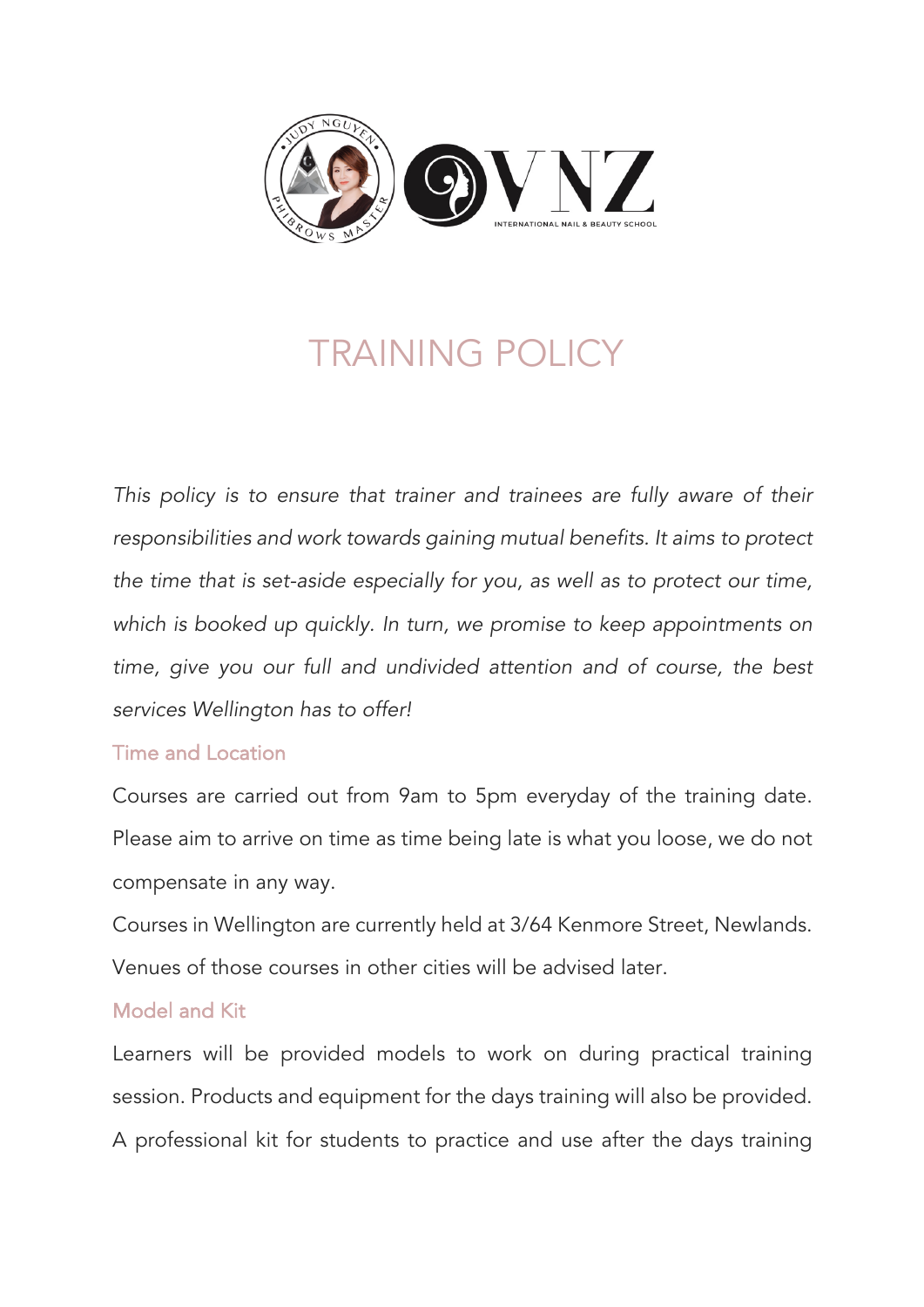might be included in some courses, otherwise students can choose the option of learning without the kit at a lower price.

#### Booking and Payment

Booking deposit is now required on every course to secure your place. The rest of the fee must be paid 2 weeks before the course starts. Please contact us to know the exact deposit amount for each course. A credit card will be required at the time of booking and will not be charged unless the aforementioned has occurred.

Deposit may not be applicable if the student's booking is at very short notice, thus, full payment for the course will be requested.

When you have made an appointment online, it does not mean that your booking is accepted. We might need to review and manually accept or decline your booking. We will email you to advise if your booking is confirmed or declined.

If course payments are not paid in full 2 weeks prior to course commencement then the learner will not be allowed to undertake the course and no deferral date will be offered. The student will not be refunded their fees previously paid as they would be deemed a non-attendee.

## Rescheduling, Cancelation, Refund

No rescheduling or cancelations by students are accepted for class booking. In case of rescheduling, cancelation or no-show, you will be charged 100% of your deposit as a cancelation fee.

The minimum number of student is required in some classes. If we do not meet the minimum number of student for a class on a specific training date, we might have to reschedule or cancel the class. In that case, we will inform